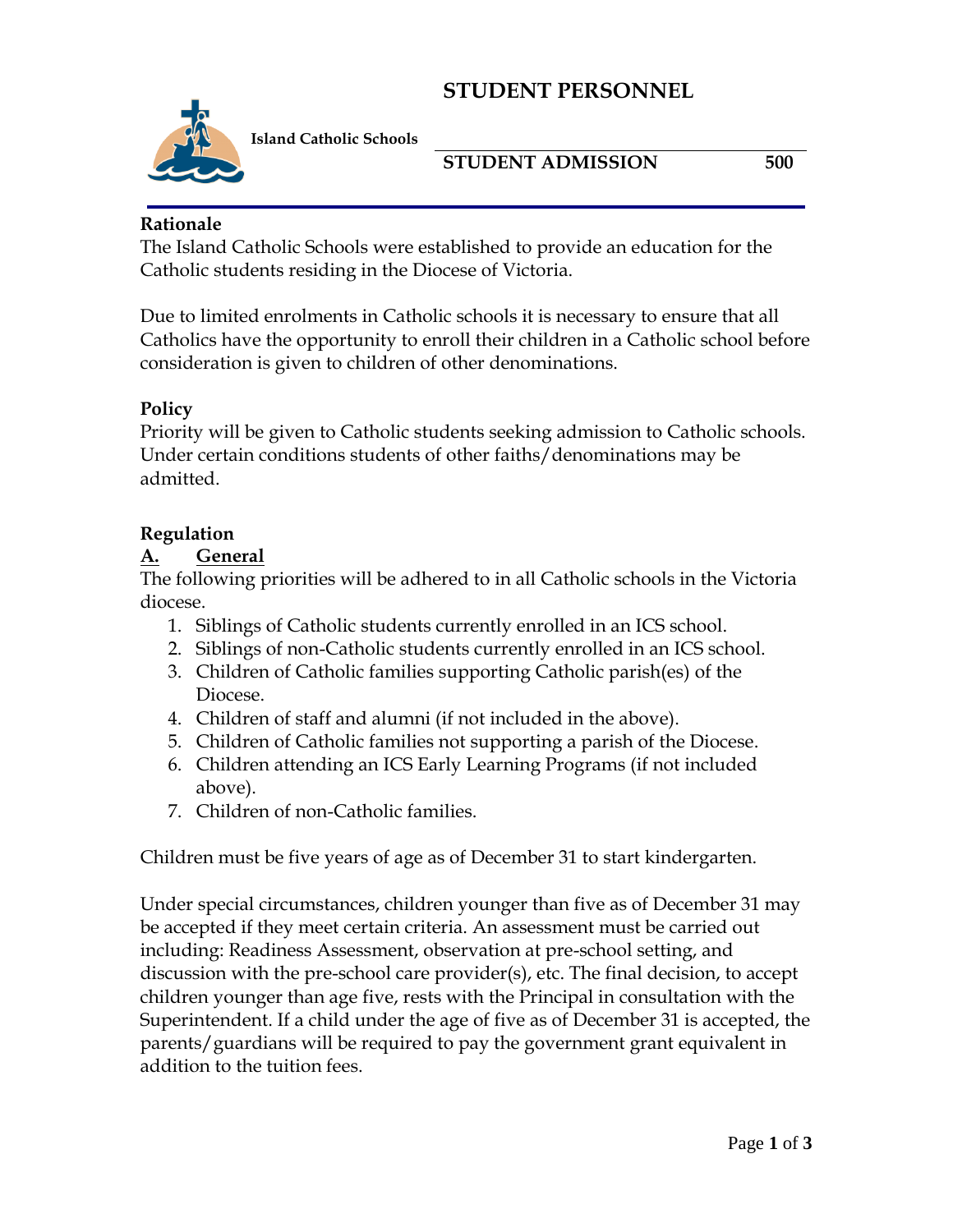# **STUDENT PERSONNEL**



**STUDENT ADMISSION 500**

Delayed entry into Kindergarten may be considered (requested by a parent or suggested by the school) taking into account the child's birthdate, readiness level, special needs, social/emotional development and/or benefits of such a delay. An assessment may be carried out including: Readiness Assessment, observation at pre-school setting, and discussion with the pre-school care provider(s), etc. The final decision, to delay a child from starting Kindergarten, rests with the parent.

#### **B. Regional High School**

- 1. Siblings of Catholic students currently enrolled in the High School.
- 2. Siblings of Non-Catholic students currently enrolled in the High School.
- 3. Siblings of Catholic students currently enrolled in ICS feeder schools.
- 4. Siblings of Non-Catholic students currently enrolled in ICS feeder schools.
- 5. Children of Catholic families supporting Catholic parish(es).
- 6. Children of staff and alumni (if not included in the above).
- 7. Children of Catholic families not supporting a parish.
- 8. Children of non-Catholics families from other schools.

## **C. Verification of Catholicity**

The following must be presented at the time of registration:

- 1. Baptismal certificate of the child (copy retained for file).
- 2. First Communion and Confirmation certificates (where applicable).

#### **D. Verification of a Catholic Family Supporting a Catholic Parish**

The following must be presented at the time of registration:

- 1. *Parish supporter form* if the family lives in the area
- 2. Letter from current pastor if moving in from out of town, province or country

## **E. Registration Deadlines**

- 1. All Schools
- 2. Re-registrations: February 15

## **F. Deposit**

- 1. A \$50.00 per student per school non-refundable admission fee is required upon application.
- 2. Upon acceptance of new families to CISDV a **non-refundable** deposit of the first month's tuition is required to be credited towards the annual fees.